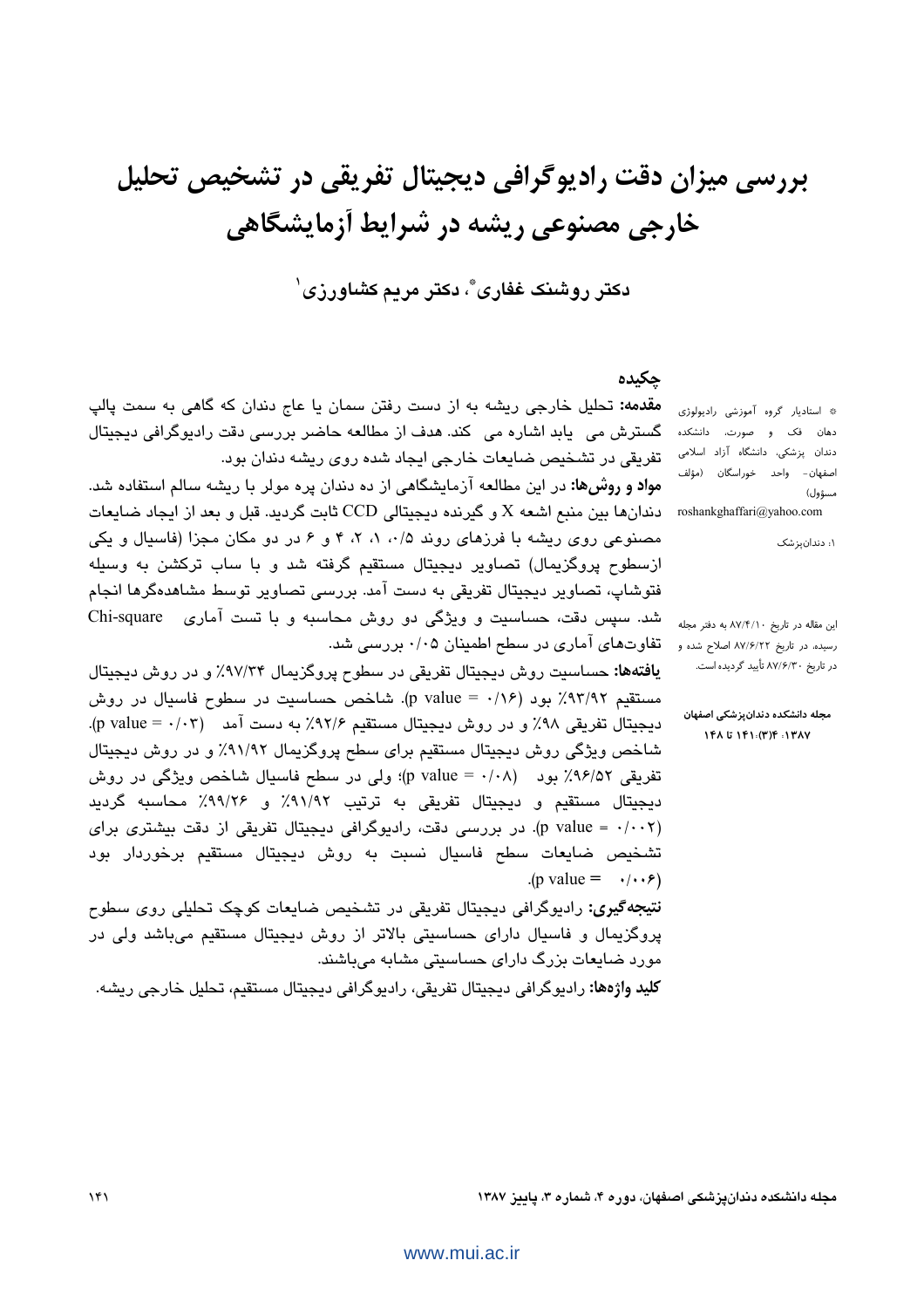## دکتر روشنک غفاری و همکار

# مقدمه

تحلیل خارجی ریشه به از دست رفتن سمان و یا عاج دندان که گاهی به سمت پالپ نیز گسترش می یابد اشاره می کند که در بيشتر موارد علت آن ناشناخته است؛ اما ضايعات التهابي، تومورها، نیروهای مکانیکی و اکلوزالی بیش از حد و … در ایجاد آن میتوانند سهیم باشند. متداولترین مکان برای تحلیل خارجي ريشه نواحي اپيكالي و سرويكالي هستند[١].

از لحاظ باليني ضايعه بدون علائم است و به طور معمول تشخیص آن بر اساس ارزیابی رادیوگرافی است[۲]. به هر حال عدم توافق بین مشاهدهگرها در تفسیر ضایعات بر روی تصاویر راديوگرافي معمولي وجود داشته است[٣]. از طرفي براي مشاهده دمینرالیزاسیون در رادیوگرافی های معمولی باید حدود ۴۰ تا ۵۰ درصد فرآیند از دست رفتن ماده معدنی صورت گرفته باشد و به همین دلیل تصاویر رادیوگرافی عمق نفوذ یک ضایعه را کمتر از مقدار واقعي آن نشان مي دهند[1].

همچنین به نظر میرسد که وجود نویزهای ساختمانی (Structure noise) در رادیوگرافی های معمولی سبب ایجاد محدودیت در تعیین ضایعات می شود که این نویز شامل تمامی ساختمان های آناتومیک تغییر نیافته است که ضایعه مورد نظر برای تشخیص را مخفی می کند؛ بنابراین در صورت کاهش نویزهای ساختمانی، افزایش در رؤیت ضایعه حاصل خواهد شد[٢]. این مطلب اساس روشی به نام رادیوگرافی دیجیتال تفریقی است که با استفاده از این روش تشخیص تقلیل مواد معدنی به میزان ۵–۱ درصد در واحد حجم امکان پذیر خواهد بود[۴].

در این روش تمام ساختمانهای تغییر نیافته حذف شده، به صورت سایه خاکستری خنثی مشاهده میشود. نواحی تغییر یافته نیز به صورت سایه خاکستری روشنتر یا تیرهتر در تصاویر ديجيتال تفريقي ظاهر خواهند شد[۵].

بنابراین ممکن است این روش قادر به تشخیص ضایعات اولیه در بیمارانی باشد که در طول یک دوره زمانی مورد معاینه قرار می گیرند. روش دیجیتال تفریقی اولین بار در سال ۱۹۳۴ توسط یک رادیولوژیست آلمانی به نام Zides des plants در مقالات پزشکی ارائه شد و در همان سال در آنژیوگرافی مورد استفاده قرار گرفت[۴].

Kravitz و همکاران[۲] تحلیل خارجی ریشه را با استفاده از رادیوگرافی دیجیتال تفریقی ارزیابی کردند. ضایعات مصنوعی به عنوان تحلیل خارجی ریشه به وسیله فرزهای روند بر روی دو قسمت جداگانه در دندانها ایجاد و رادیوگرافیها به دو روش معمولی و دیجیتال تفریقی تهیه شد که روش دیجیتال تفریقی در تشخیص تحلیل خارجی به طور معنیدار برتر از روش معمول بود؛ اما هیچ تفاوت معنیدار آماری بین دقت دو روش در تشخیص تحلیل خارجی ریشه در سطح فاسیال وجود نداشت. البته در تشخیص ضایعات تحلیلی در سطح پروگزیمال، روش دیجیتال تفریقی به صورت معنیداری از دقت بالاتری نسبت به رادیوگرافی معمولی برخوردار بود.

در مطالعه Hintze و همکاران[۶] تحت عنوان بررسی حفرات تحلیلی بر روی ریشه با استفاده از رادیو گرافی دیجیتال تفریقی، اگر چه تعداد حفرات کوچک مشاهده شده با روش ساب ترکشن بیشتر بود ولی در کل در مقایسه با رادیوگرافی معمولی دقت افزايش نيافت.

در مطالعه Holmes] T تحت عنوان تشخيص تحليل داخلي دندان با استفاده از تصویربرداری دیجیتال تفریقی و معمولی بر روی دو جسد، دقت تشخیص در تصاویر ساب ترکشن نسبت به معمولی برتری داشت اما فقط در مورد تشخیص ضایعات کرونالی در مورد سه نفر از ۵ نفر مشاهدهگر تفاوت معنی دار دیده شد.

این تحقیق به منظور تعیین میزان دقت روش رادیوگرافی دیجیتال تفریقی در تشخیص تحلیل خارجی ریشه دندان انجام گرفت.

## مواد و روش ها

در این مطالعه آزمایشگاهی که در سال ۱۳۸۷ در بخش رادیولوژی دانشکده دندان یزشکی دانشگاه آزاد خوراسگان انجام گرفت، از دندان های پره مولر که همگی دارای ریشه سالم بودند استفاده شد که پس از گرفتن رادیوگرافی اولیه جهت به دست آوردن شرایط مناسب اکسپوژر، دندانهایی که تحلیل خارجی، داخلی و یا گوناگونیهای اّناتومیک داشتند از مطالعه خارج شدند و فقط ١٠ دندان انتخاب گرديد. به منظور ضد عفوني كردن، دندان ها حداقل به مدت ۴۸ ساعت در محلول فرمالین ۱۰ درصد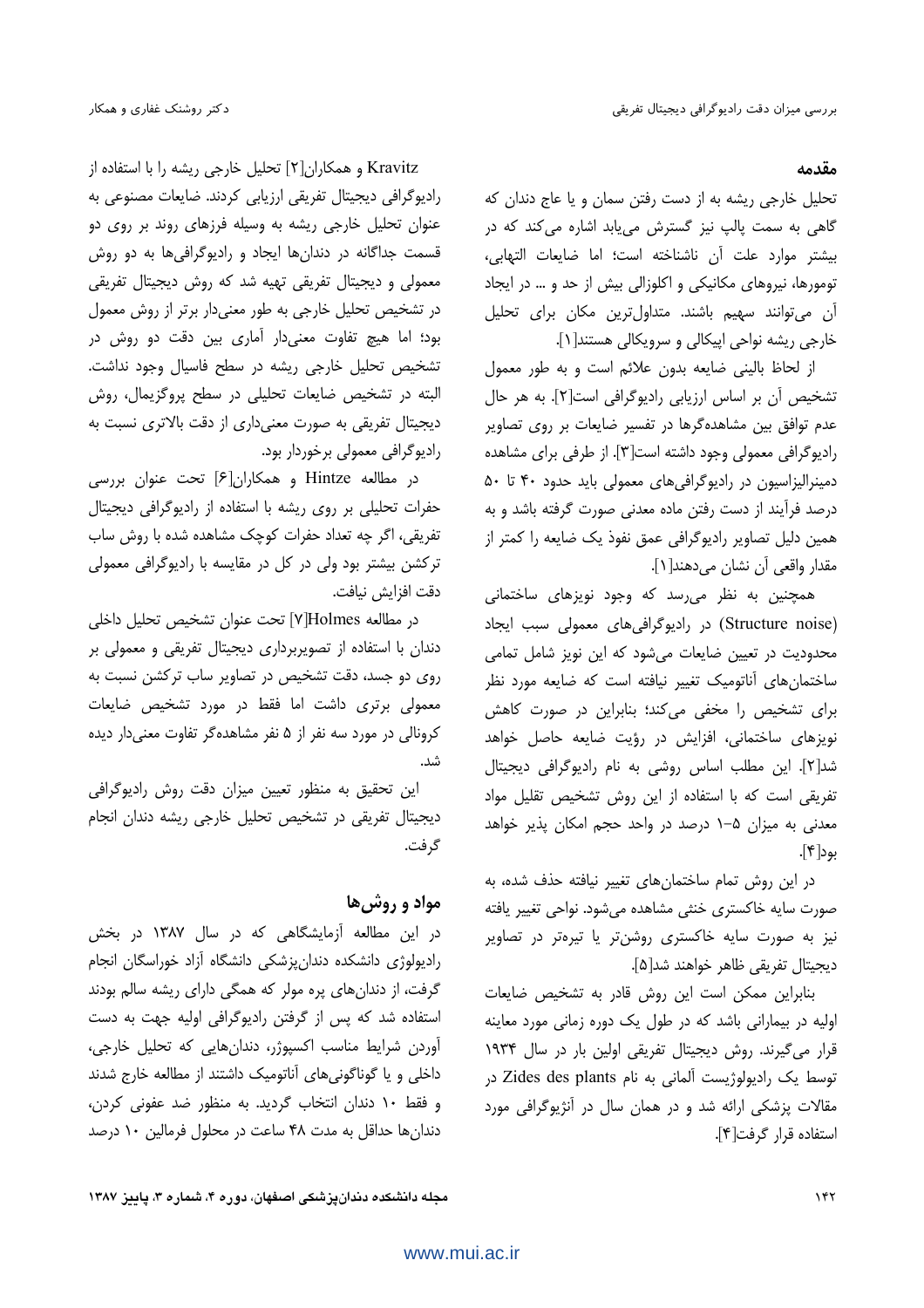و برای انجام رادیوگرافی، دندانها در یک مندیبل خشک انسان قرار گرفتند. برای انجام این تحقیق ثابت بودن ۴ عامل ذیل ضروری بود: دندان درون ساکت، مندیل خشک انسان، تیوب اشعه X و گیرنده تصویر. کوچکترین حرکت در هر کدام باعث ایجاد اخلال در تحقیق میشد. بنابراین با قالبگیری اکریلی از منديبل،گيرنده ديجيتال، تيوب اشعه X و انتخاب دندانهايي كه بدون حرکت در ساکت قرار بگیرند از ایجاد چنین مشکلی  $X$  پیشگیری شد و یک ارتباط قابل اطمینان بین تیوب اشعه (پلن مکا، فنلاند)، دندان و گیرنده شارژ کوپلد دی وایس (پلن مكا، CD Dixi2) براى تهيه تصاوير ديجيتال مستقيم تحت شرايط هندسى يكسان فراهم شد.

سپس دندانها شماره گذاری و به ترتیب درون ساکت قرار داده شدند و تصویرهای دیجیتال اولیه به دست آمد. گیرنده CCD با کابلی به مبدل آنالوگ به دیجیتال متصل بود لذا بعد از آن که اکسپوژر انجام میشد، تصویر به سرعت بر روی صفحه نمایشگر کامپیوتر ظاهر میگشت. تابش اشعه X با کیلو ولتاژ ماکزیمم ۶۳ میلی آمیر ۸ و زمان تابش ۰/۰۸ ثانیه انجام شد.

تصاویر حاصل با استفاده از برنامه نرمافزاری Dimaxis 2.4.1 (شركت پلن مكا، فنلاند — نسخه ١٣) به صورت ٨ بيت و فرمت Tiff ذخیره شدند؛ سپس ضایعات تحلیلی مصنوعی با استفاده از سر کامل فرز روند آنگل  $\perp$  (به قطر ۰/۶ میلی0متر) در مرحله اول در دو نقطه جداگانه روی سطح فاسیال و سطح دیستال در ناحیه ثلث کرونالی یا ثلث میانی ریشه دندان ایجاد شد (یکی از سطوح پروگزیمال و ثلث آییکالی فاسیال به عنوان گروه شاهد، سالم و دست نخورده باقی ماندند). سپس نمونه در محل خود قرار گرفت و تصویر دیجیتال گرفته شد.

در مرحله بعد با سر كامل فرزهاى روند ١ (به قطر ٠/٨ میلی متر)، ۲ (به قطر ۱ میلی متر)، ۴ (به قطر ۱/۴ میلی متر) و ۶ (به قطر ۱/۸ میلی متر) به ترتیب عمق ضایعه افزایش یافت و تصاویر دیجیتال از هر یک به دست آمد. در مورد تمام نمونهها به ترتیب این مراحل انجام گرفت و تصاویر در کامپیوتر ذخیره شد. بعد از ذخیره کردن تمامی تصاویر دیجیتال مستقیم، توسط برنامه فتوشاپ (نسخه ۷) ساب ترکشن صورت گرفت؛ سپس هر دو تصویر که باید از هم تفریق می شدند (تصویر دندان سالم و

تصویر همان دندان با ضایعه) در کنار یکدیگر قرار می گرفتند و کالیبره شدن سایههای خاکستری برای هر دو تصویر انجام می شد، بدین صورت که برای هر تصویر در نوار منوی فتوشاپ گزینه Image انتخاب میشد، سپس گزینه Adjust و پس از آن Auto level انتخاب می گردید. در مرحله بعد تصویر دندان سالم را منفی کردیم (تصویر شماره ۱–الف) و بعد از رساندن اپاسیته آن به ۵۰ درصد، بر روی تصویر دندانی که دارای ضایعه بود انتقال داده شد؛ به طوری که کامل بر هم منطبق شوند. به این ترتیب دو تصویر از هم تفریق و تصاویر دیجیتال ساب تركشن يا تفريقى حاصل شد (تصوير شماره ٢ و ١).

سه مشاهدهگر (دو متخصص درمان ریشه و یک متخصص رادیولوژی) که از مراحل کار بی اطلاع بودند و فقط آموزش های لازم در مورد تصاویر دیجیتال تفریقی به آنها داده شده بود، تصاویر را جهت وجود یا فقدان ضایعه در تمام سطوح ریشه ارزیابی کردند. تمامی تصاویر (۵۰ تصویر دیجیتال مستقیم و ۵۰ تصویر دیجیتال تفریقی) به طور جداگانه به مشاهدهگرها نشان داده شد و اطلاعات مربوط به هر دندان ثبت گردید. پس از استخراج دادهها و ثبت موارد مثبت واقعی، مثبت کاذب، منفی واقعی و منفی کاذب، حساسیت و ویژگی و دقت به طور جداگانه برای هر مشاهدهگر بر اساس فرمول های ارائه شده زیر محاسبه گر دید.

(حشیت واقعی) Sensitivity = 
$$
\frac{\text{TP} \cdot (x^2 - 3x - 1)}{\text{TP} + \text{FN} \cdot (x^2 - 3x - 2)}
$$
\n
$$
\text{Specificity} = \frac{\text{TN} \cdot (x^3 - 3x - 2)}{\text{TN} + \text{FP} \cdot (x^2 - 3x - 2)}
$$

(ئتایج واقما صحی) Accuracy = 
$$
\frac{\text{TP} + \text{TN}}{\text{TP} + \text{TN} + \text{FP} + \text{FN}} \cdot (2\vec{b})
$$

از میانگین ارزشهای تشخیصی به دست آمده توسط سه مشاهدهگر جهت مقایسه بین دو روش استفاده شد. نتایج با آزمون Chi-square در سطح اطمینان ۰/۰۵ آنالیز آماری شد.

محله دانشکده دندانیزشکی اصفهان، دوره ۴، شماره ۳، پاییز ۱۳۸۷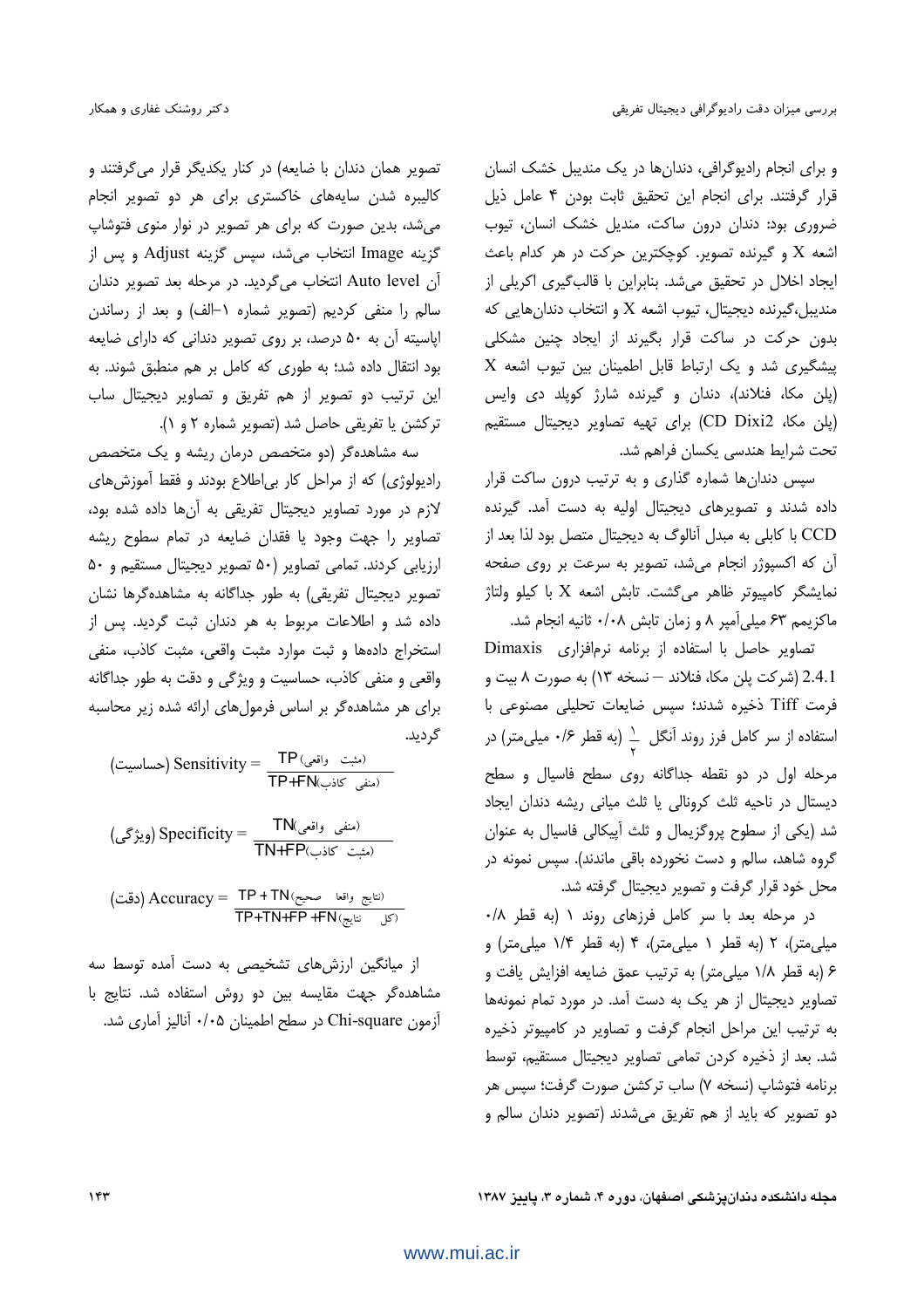

شکل ۱: الف) تصویر دیجیتال مستقیم اولیه و منفی شده از دندان فاقد ضایعه قبل از رساندن اپسیته به ۵۰ درصد

```
ب) تصویر دیجیتالی دندان دارای ضایعه (ایجاد شده با فرز \left(\frac{1}{\epsilon}\right)
```
ج) تصوير ديجيتال تفريقى ايجاد شده از دو تصوير الف و ب



شكل ٢. الف) تصوير ديجيتال مستقيم دندان داراي ضايعه (ايجاد شده با فرز ٢) ب) تصوير ديجيتال تفريقي

#### بافتهها

در این مطالعه که جهت مقایسه دقت دو روش دیجیتال مستقیم و دیجیتال تفریقی در تشخیص تحلیل خارجی ریشه دندان انجام گرفت، بعد از تجزیه و تحلیل دادههای حاصل از بررسی سه مشاهدهگر نتایج زیر حاصل شد.

در جدول ١ حساسيت دو روش در تشخيص ضايعات تحليل خارجی با عمقهای متفاوت بر روی سطوح پروگزیمال ریشه مقایسه شده است. همان طور که در جدول مشخص است شاخص حساسیت در سطح پروگزیمال در مورد کوچکترین ضایعه که به وسیله فرز شماره ٔ ایجاد شده، در روش دیجیتال مستقيم ٧٣/٣٪ و در روش ديجيتال تفريقي ٧/١۶/٧٪ بوده است.

برای ضایعات ایجاد شده با فرز شماره ۱، حساسیت در روش ديجيتال مستقيم ٩۶/٣٪ و ديجيتال تفريقي ١٠٠٪ بوده است. در مورد ضایعات بزرگتر ایجاد شده با فرزهای ۲، ۴ و ۶ حساسیت دو روش به ۱۰۰٪ رسیده است. حساسیت کلی در روش دیجیتال مستقیم ۹۳/۹۲٪ بود در صورتی که در روش دیجیتال تفریقی ۹۷/۳۴٪ به دست آمد. به طوری که هیچ تفاوت معنى دار آمارى با استفاده از تست Chi-square، بين حساسیت دو روش دیده نشد.

در جدول ۲ حساسیت دو روش در تشخیص ضایعات تحلیلی در سطوح فاسیال ریشه مقایسه شده است؛ مشاهده می شود که با بزرگ شدن قطر فرز، میزان حساسیت در هر دو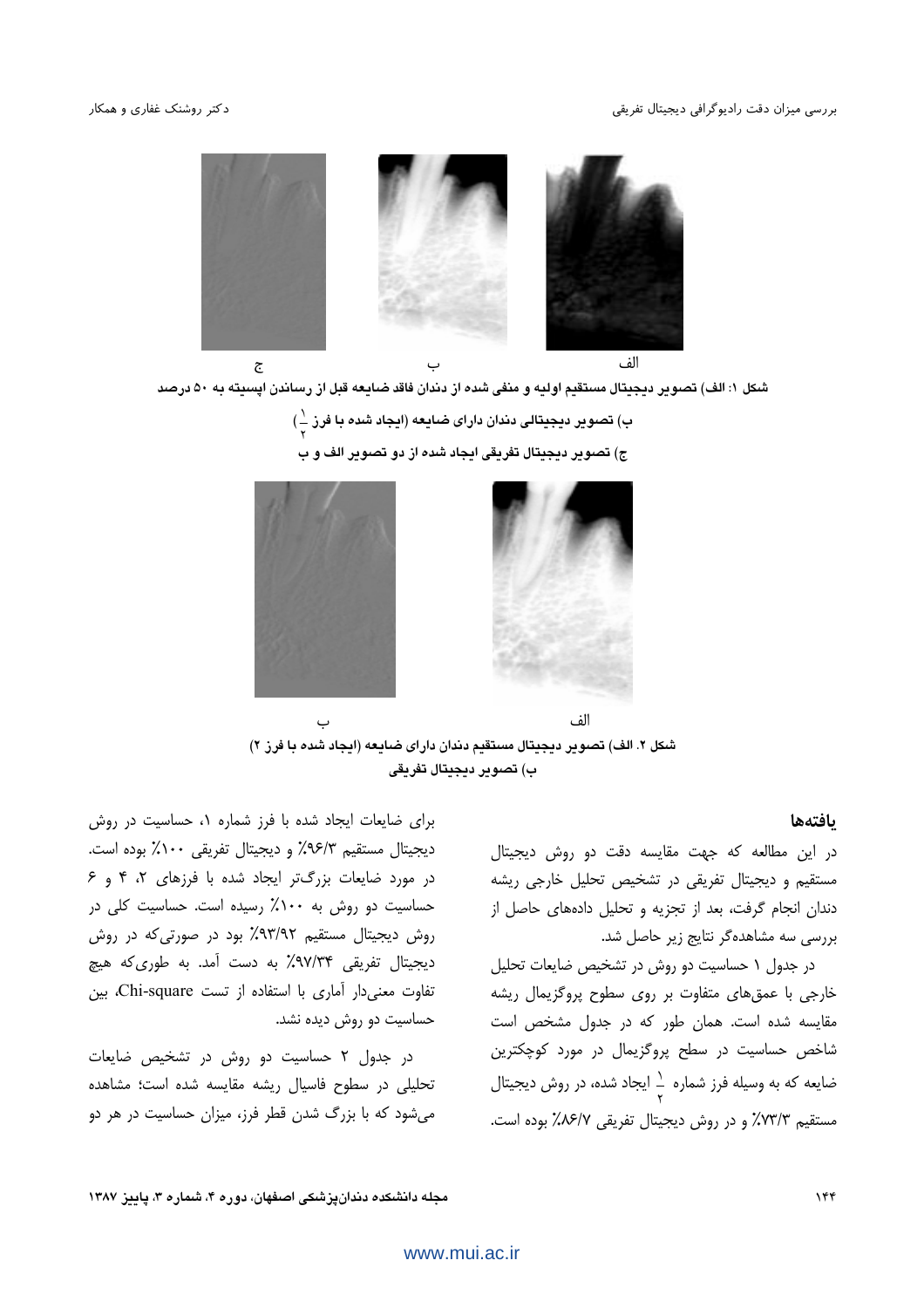روش افزایش یافته است. شاخص حساسیت در سطح فاسیال برای کوچکترین ضایعات (ضایعات ایجاد شده با فرز  $\left.\frac{1}{2}\right)$  در تصاویر دیجیتال مستقیم ۷۶/۷٪ و در تصاویر روش دیجیتال تفریقی ۹۰٪ بوده است. در مورد ضایعات ایجاد شده با فرز شماره ١ حساسيت روش ديجيتال مستقيم ٩٠٪ و روش دیجیتال تفریقی ۱۰۰٪ بود که تفاوت آماری نیز معنیداربود  $(p \text{ value} = \cdot / \cdot \mathfrak{r})$ 

حساسیت در تشخیص ضایعات ایجاد شده با فرز شماره ٢ در روش دیجیتال مستقیم ۹۶/۳٪ و در روش دیجیتال تفریقی ۱۰۰٪ بود. در مورد ضایعات بزرگتر که با فرزهای شماره ۴ و ۶ ایجاد شد، حساسیت در هر دو روش به ۱۰۰٪ رسید.

در بررسی کلی، شاخص حساسیت روش دیجیتال مستقیم برابر با ٩٢/۶ ٪ و در روش ديجيتال تفريقي ٩٨٪ و از لحاظ آماری این اختلاف معنی دار بود (p value =  $\cdot$ /۰۳).

شاخص ویژگی برای ضایعات سطح فاسیال و پروگزیمال در دو روش دیجیتال مستقیم و دیجیتال تفریقی در جدول ۳ آمده است. مشاهده میشود که شاخص ویژگی در سطوح پروگزیمال در روش دیجیتال مستقیم برابر با ۹۱/۹۲٪ و در روش دیجیتال تفریقی ۹۶/۵۲٪ بوده و تفاوت معنیدار آماری بین آنها وجود

نداشته است. در حالی که در سطح فاسیال، شاخص ویژگی برای روش دیجیتال مستقیم ۹۱/۹۲٪ و برای روش دیجیتال تفریقی ۹۹/۲۶٪ و تفاوت آنها از لحاظ آماری معنی دار بوده .(p value =  $\cdot$ / $\cdot$  + ) است

در جدول ۴ دقت دو روش دیجیتال مستقیم و دیجیتال تفریقی مقایسه شده است. همان طور که مشاهده می شود به طور کلی دقت در تشخیص ضایعات در سطوح پروگزیمال در روش دیجیتال مستقیم ۹۳٪ و در روش دیجیتال تفریقی ٩٧/٣٪ بوده است. اگرچه دقت در این روش بالاتر از روش دیجیتال مستقیم بود ولی تفاوت آماری معنیداری وجود نداشت.

دقت در سطح فاسیال در روش دیجیتال مستقیم برابر با ۹۲٪ و در روش دیجیتال تفریقی ۹۸/۳٪ بود که این تفاوت از لحاظ آماري با آزمون Chi-square معنى دار بود  $(p \text{ value} = \cdot / \cdot \cdot \cdot)$ 

ضريب توافق بين مشاهده گرها نيز محاسبه گرديد. ضريب توافق در سطح فاسیال و پروگزیمال در روش دیجیتال مستقیم به ترتیب ۸۷/۳٪ و ۹۰/۶۳٪ بود در حالی که در روش دیجیتال تفریقی در سطح فاسیال ۹۷/۳٪ و در سطح پروگزیمال ۹۶٪ بوده است.

|                | حساسيت                    |                       |                         |
|----------------|---------------------------|-----------------------|-------------------------|
| P value        | ديجيتال تفريقي            | ديجيتال مستقيم        | نوع فرز                 |
| $\cdot/\wedge$ | 7.15/1                    | $\frac{7}{11}$        | قطر ۰/۶ میلی.تر) ۱<br>۲ |
| ۱۱۶            | $\lambda \setminus \cdot$ | 7.99/8                | ۱ (قطر ۰/۸ میلی متر)    |
| ١              | ٪۱۰۰                      | $\lambda \cdot \cdot$ | ۲ (قطر ۱ میلیمتر)       |
| ١              | $\lambda \cdot \cdot$     | ۱۰۰٪                  | ۴ (قطر ۱/۴ میلی متر)    |
| ١              | $\lambda \cdot \cdot$     | $\lambda \cdot \cdot$ | ۶ (قطر ۱/۸ میلی متر)    |
| .19            | 29V/Tf                    | 297/97                | حساسیت کلی              |

جدول ١. مقايسه حساسيت دو روش ديجيتال مستقيم و ديجيتال تفريقي در تشخيص ضايعات تحليل خارجي با عمقهای متفاوت بر روی سطوح پروگزيمال ريشه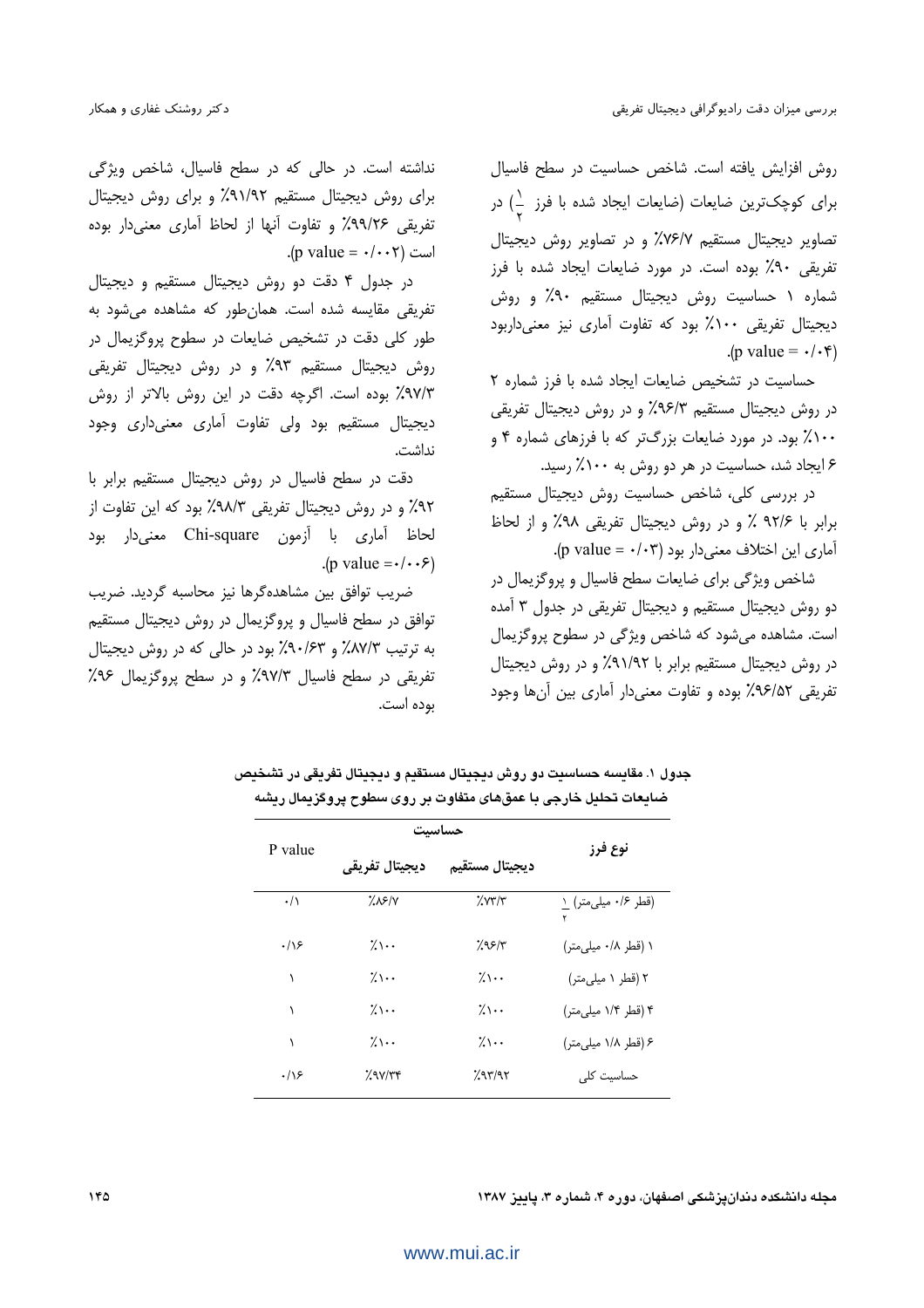|                      | حساسيت                |                                 |                           |
|----------------------|-----------------------|---------------------------------|---------------------------|
| P value              | دیجیتال تفریقی        | ديجيتال مستقيم                  | نوع فرز                   |
| $\cdot/\cdot \wedge$ | 7.9.                  | $\frac{1}{2}$ $\sqrt{9}$        | ۱ (قطر ۰/۶ میلی متر)<br>۲ |
| $\cdot/\cdot$ ۴      | 7.1                   | ۰,۹٪                            | ۱ (قطر ۰/۸ میلی متر)      |
| .19                  | パー・                   | $7.95/\tau$                     | ۲ (قطر ۱ میلیمتر)         |
| ١                    | 7.1                   | $\lambda \cdot \cdot$           | ۴ (قطر ۱/۴ میلی متر)      |
| ١                    | $\lambda \cdot \cdot$ | $\lambda \setminus \cdot \cdot$ | ۶ (قطر ۱/۸ میلی متر)      |
| $\cdot/\cdot7$       | 7.۹۸                  | 297/5                           | حساسیت کلی                |

جدول ۲. مقايسه حساسيت دو روش ديجيتال مستقيم و ديجيتال تفريقي در تشخيص ضایعات تحلیلی با عمقهای متفاوت بر روی سطوح فاسیال ریشه

شده با فرز شماره ۱ در سطح فاسیال این تفاوت معنیدار بود. مهمترین دلایل این مسأله می تواند مربوط به کاهش نویزهای ساختمانی و همچنین تشخیص تقلیل ماده معدنی به میزان ۵–۱ درصد در واحد حجم در روش دیجیتال تفریقی باشد[۴]. در این روش تغییرات کوچک عاجی به صورت تحلیل خارجی ریشه با تشخیص زودتر و مداخله و درمان سریعتر می تواند یروگنوز بهتری داشته باشد. در مطالعه Kravitz همکاران[۲] در مورد ضایعات ایجاد شده با فرز ده ۱ و ۲ هیچ تفاوت معنی داری بین دو روش وجود نداشت، اگرچه روش دیجیتال تفریقی اندکی بهتر بود. آنها دلیل این مسأله را چنین عنوان كردند كه ضايعات ايجاد شده با اين فرزها و فرزهاى سايزهاى كوچكتر ممكن است ضايعات خيلى كوچكى ايجاد كند كه با هیچ روش رادیوگرافی دیده نشود.

در مورد ضایعات بزرگتر با فرزهای شماره ۲، ۴ و ۶ در سطح پروگزیمال و ضایعات ایجاد شده با فرزهای ۴ و ۶ در سطح فاسیال حساسیت دو روش ۱۰۰٪ به دست آمد. بر خلاف مطالعه حاضر، در تحقیق Kravitz و همکاران[۲] در رابطه با ضایعات ایجاد شده با فرزهای ۴، ۶ و ۸ بین حساسیت دو روش تفاوت آماری معنی داری دیده شد.

در مطالعه توکلی و غفاری[۸] نیز روش دیجیتال تفریقی در تشخیص ضایعات دمینرالیزه اولیهی مینا در سطوح پروگزیمال

# جدول ۳. مقایسه شاخص ویژگی در دو روش دیجیتال تفریقی و دیجیتال مستقیم در سطوح پروگزیمال و فاسیال

| P value               | ويژگي          |                |           |
|-----------------------|----------------|----------------|-----------|
|                       | ديجيتال تفريقي | ديجيتال مستقيم | سطح ريشه  |
| $\cdot/\cdot \Lambda$ | 7.99/28        | 7.91/97        | يروگزيمال |
| $\cdot/\cdot\cdot$ ۲  | 7.99/75        | 7.91/97        | فاسيال    |

جدول ۴. مقايسه دقت دو روش ديجيتال مستقيم و ديجيتال تفریقی در تشخیص ضایعات تحلیلی ریشه در سطوح فاسیال و يروگزيمال

| P value        | دقت                          |                |           |
|----------------|------------------------------|----------------|-----------|
|                | ديجيتال تفريقي               | ديجيتال مستقيم | سطح ريشه  |
| $\cdot/\wedge$ | $\frac{1}{2}$ 98/1           | 7.95           | پروگزيمال |
| .  . .5        | $\frac{1}{2}$ 9 $\Lambda$ /۳ | $\%$ 95        | فاسيال    |

ىحث

در مطالعه حاضر شاخص حساسیت روش دیجیتال تفریقی در سطوح فاسیال و پروگزیمال در مورد ضایعات کوچک (ضایعات ایجاد شده با فرز به و ۱) بالاتر و برتر از روش ديجيتال مستقيم بوده است؛ هر چند فقط در مورد ضايعه ايجاد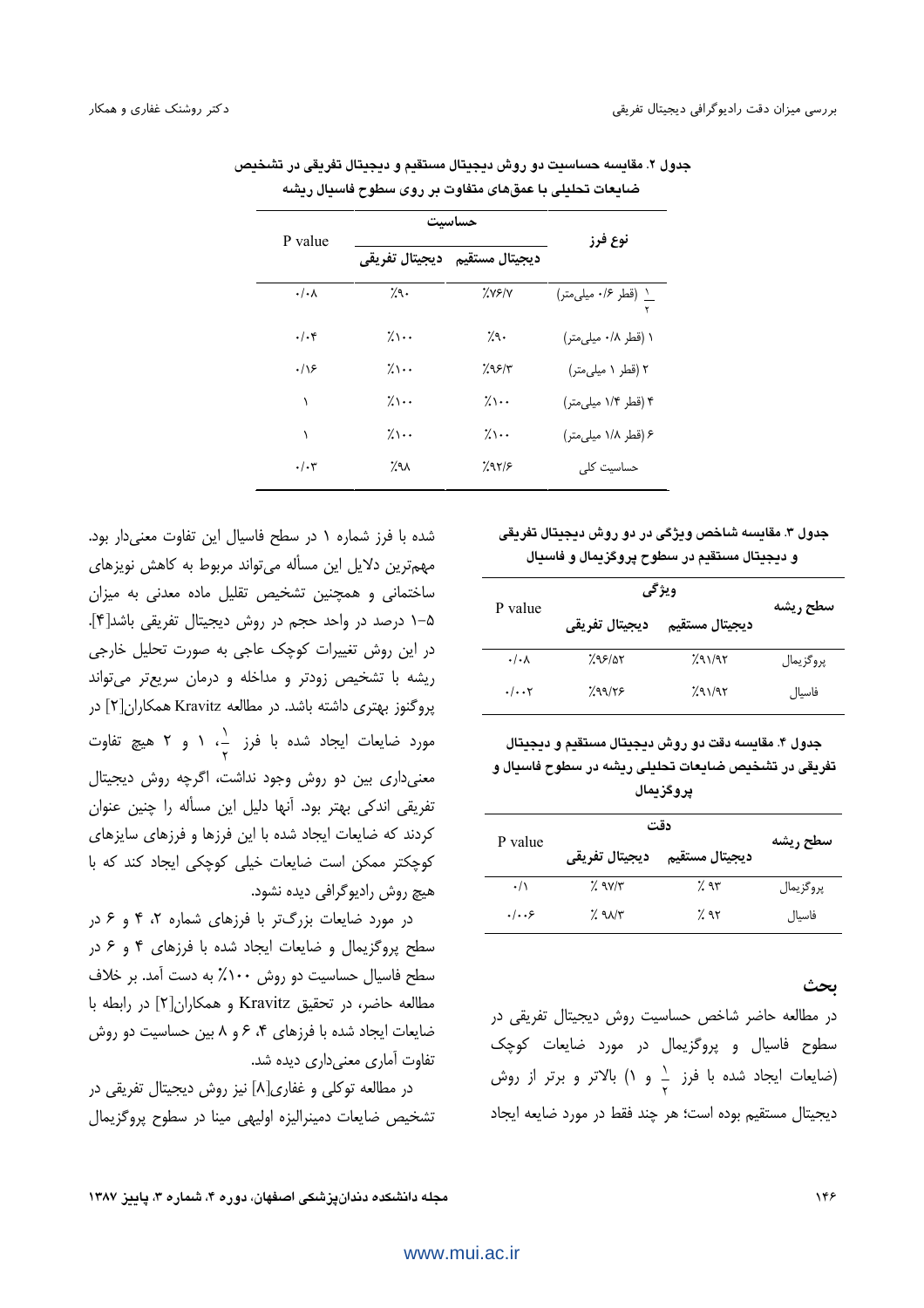نسبت به دیجیتال مستقیم از حساسیت بیشتری برخوردار بود اما در مورد ضایعاتی با عمق متوسط دو روش از دقتی مشابه برخوردار بودند.

در بررسی حساسیت کلی ضایعات سطوح فاسیال و یروگزیمال در مطالعه حاضر، روش دیجیتال تفریقی دارای حساسیتی بالاتر از روش دیجیتال مستقیم بود که در سطح فاسیال تفاوت بین آنها معنیدار بود. این امر را می توان چنین توجیه کرد که در بسیاری از موارد مشاهده کننده در تصاویر ديجيتال مستقيم ضايعه سطح فاسيال را به علت سوپرايمپوز شدن آن بر روی کانال ریشه تشخیص نمی داد و میزان منفی كاذب افزايش و ميزان حساسيت كاهش مي يافت. در حالي كه در روش دیجیتال تفریقی این مشکل وجود نداشت و کانال ریشه در دو تصویر از هم تفریق و تنها ضایعه در سمت فاسیال نمایش داده می شد؛ اما در مطالعه Kravitz و همکاران[۲] بر خلاف مطالعه حاضر تفاوت معنى دارى بين دو روش در سطح فاسیال وجود نداشت و این تفاوت در سطح پروگزیمال معنیدار بود.

در این تحقیق در سطح پروگزیمال و سطح فاسیال شاخص ویژگی در روش دیجیتال تفریقی برتر از روش دیجیتال مستقیم بود که این تفاوت در مورد سطح فاسیال معنیدار بود. بنابراین می توان چنین نتیجه گیری کرد که در سیستم دیجیتال تفریقی حدود کانال ریشه به طور کامل از روی تصویر محو شده بود، در صورتی که گاهی مشاهدهگر در تصاویر دیجیتال مستقیم ناهمواری های محیط کانال ریشه را به عنوان ضایعه در سطح فاسیال گزارش میکرد و این امر منجر به افزایش میزان مثبت کاذب و کاهش ویژگی میشد؛ در روش دیجیتال تفریقی این مشکل به مقدار زیادی کاهش یافت.

بالا بودن ویژگی نباید گمراهکننده باشد و تصور شود که آزمون ویژهای است. علت بالا بودن آن کوچک بودن عدد مثبت كاذب در مقابل منفى واقعى است.

مطابق اظهارات Brent Dove و همكاران[۹] استفاده از روش دیجیتال ساب ترکشن به طور قابل توجهی حساسیت کشف را بالا می برد ولی احتمال یک تغییر در دانستیه رادیوگرافی را به عنوان یک ضایعه، افزایش داده، منجر به کاهش ویژگی میشود.

در مطالعه توکلی و مسافری[۱۰] در دانشکده دندان پزشکی دانشگاه شهید بهشتی در زمینه ضایعات استخوانی پرپودنتال به عمق ۰/۵ میلی متر، میزان ویژگی تصاویر ساب ترکشن کمتر از تصاویر معمولی و دیجیتال مستقیم عنوان گردید. اما در مطالعه حاضر به دلیل تلاش در جایگذاری دندان در محل صحیح خود و ثابت نمودن كامل منبع و گيرنده CCD در هنگام تهيه رادیوگرافیهای متوالی تحت شرایط کاملاً یکسان، مقادیر مثبت كاذب كاهش يافت. Grandahl و همكاران[11] دريافتند که اگر زاویه تابش بیش از ۳ درجه تغییر کند درستی تشخیص کاهش و منجر به درصد بالایی از مثبت کاذب خواهد شد. Brent Dove و همکاران[۹] معتقدند که خطاهای زاویه باید به ۲ درجه کاهش یابد.

در مطالعه Holmes و همکاران[۷] در مورد تحلیل داخلی ریشه، تصویربرداری دیجیتال تفریقی به عنوان یک ابزار تشخیصی بهتر از رادیوگرافی معمولی عمل کرد ولی در بعضی قسمتها تصاویر دیجیتال تفریقی نه تنها افزایش درست در اطمینان از وجود ضایعه را نشان میداد بلکه افزایش غلط در اطمینان از فقدان ضایعه را نیز داشت. در حالی که در مطالعه حاضر ميزان دقت (يعني نسبت نتايج واقعاً صحيح به كل نتايج) یا نسبت نتایجی که با معیار طلایی همخوانی دارد در سیستم دیجیتال تفریقی بالاتر و بهتر بود به طوری که دقت در روش دیجیتال تفریقی هم در سطح فاسیال و هم پروگزیمال برتر از روش دیجیتال مستقیم و این تفاوت در سطح فاسپال معنی دار بود.

در این مطالعه ضریب توافق بین مشاهدهگرها در تشخیص ضایعات در هر دو سطح پروگزیمال و فاسیال در روش دیجیتال تفريقي بالاتر بود.

نگاه و سلیقه مشاهده کننده یک فاکتور مهم هنگام تفسیر تصاویر معمولی میباشد[٢]. در روش دیجیتال تفریقی با حذف نویزهای ساختمانی و زمینه (back ground) تصاویر به تشخیص ضایعه کمک خواهد شد و میزان توافق بین مشاهده كنندهها نيز افزايش خواهد يافت.

# نتيجه گيري

مطابق یافتهها در مطالعه حاضر، اگر ضایعات ایجاد شده با فرزهای ۱ و ۱ به عمق ۰/۶ و ۰/۸ میلی متر ضایعات تحلیلی

مجله دانشکده دندانپزشکی اصفهان، دوره ۴، شماره ۳، پاییز ۱۳۸۷